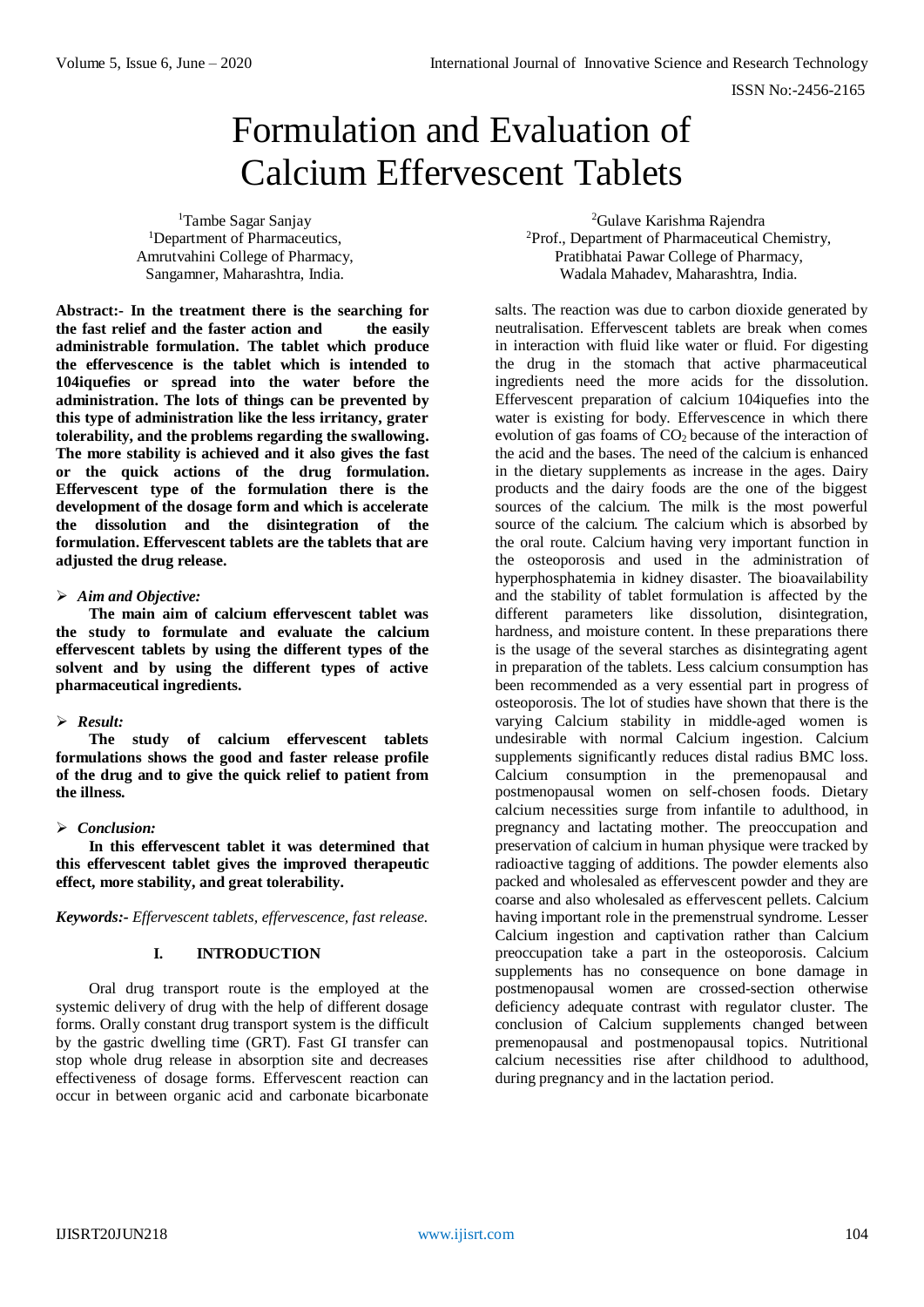

Fig 1:- Effervescent tablet in glass of water shows the effervescence.



Fig 2:- Mechanism of effervescence

- *Advantages of effervescent tablets:*
- Easy way of administration of the medicine
- Rapid onset of action
- Better intestinal tolerance
- Higher stability
- Increase therapeutic effect
- Reliable response
- They are so crucial in pregnancy and lactating mother
- Higher portability
- Higher palatability
- Exact dosing
- More continuous response
- *Disadvantages of effervescent tablets:*
- Need of the clear solution for administration
- Obnoxious taste of active ingredients
- Larger size of tablets having obligatory particular type of packaging
- Reaction occurs because of moisture
- Need unique type of packing
- To maintain temperature and moistness is problematic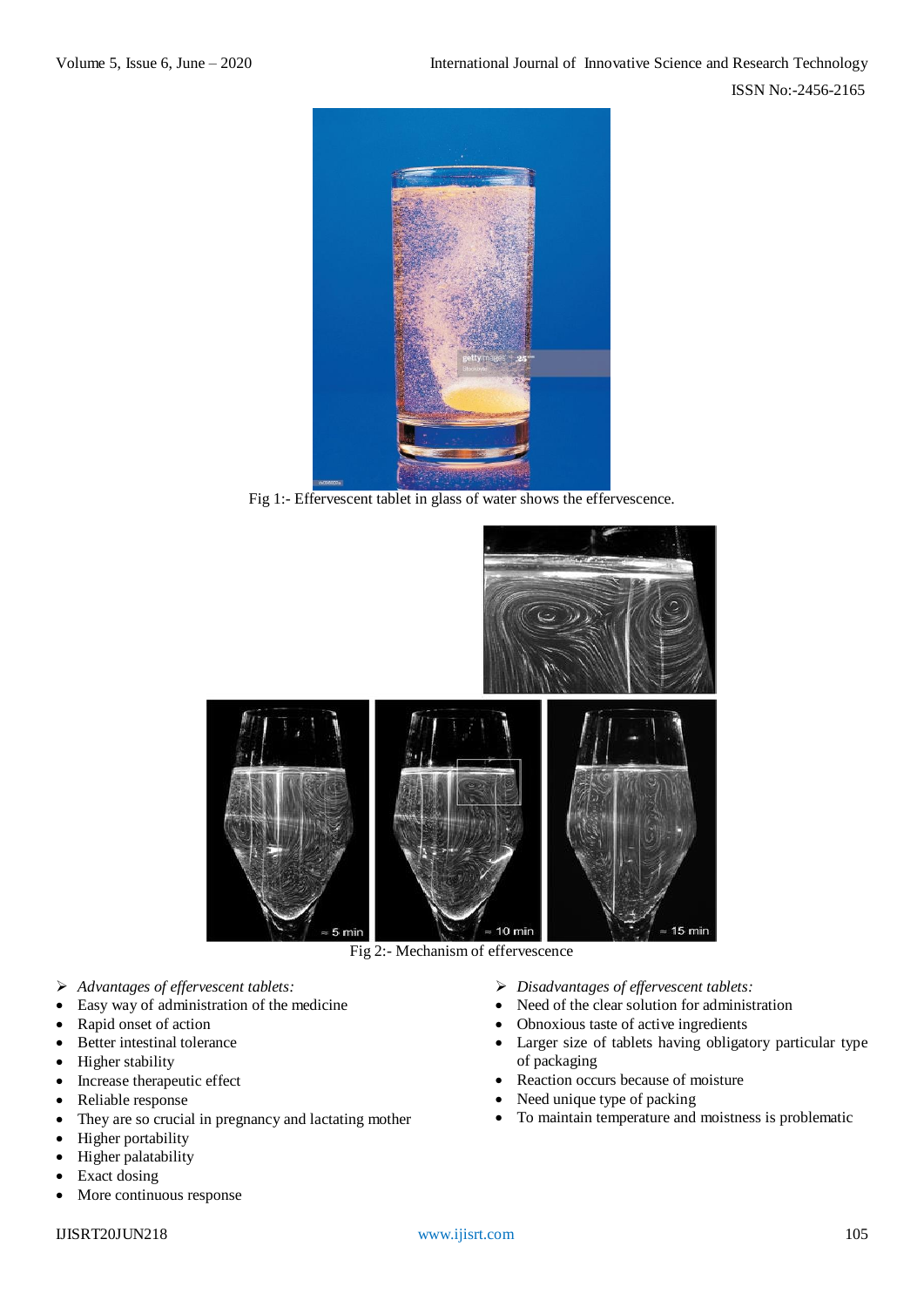ISSN No:-2456-2165

- *Side effects:*
- Nausea
- Abdominal pain
- Allergic reaction
- Difficulty in breathing
- Diarrhoea
- *Different types of excipients used in effervescent tablets:*
- Constipation
- Rashes and itching on skin
- Hypercalcaemia / hypercalciuria
- Hypersensitivity
- Hypervitaminosis

| Sr. no.        | <b>Excipients</b>  | <b>Characteristics/ Use</b>                  |  |  |
|----------------|--------------------|----------------------------------------------|--|--|
|                | Lubricant          | Lubricating agent                            |  |  |
| $\overline{2}$ | Antiadherents      | Adherence of granules is prevented           |  |  |
| 3              | <b>Binders</b>     | For the binding of two solids                |  |  |
| 4              | Disintegrants      | Breakdown of tablets                         |  |  |
| 5              | <b>Surfactants</b> | Increase moistening and termination of drugs |  |  |
| 6              | Antifoaming agent  | Less development of drugs                    |  |  |
| 7              | <b>Sweeteners</b>  | To give the sweetness to tablets             |  |  |
| 8              | <b>Flavours</b>    | To mask the unpleasant smell                 |  |  |
|                |                    |                                              |  |  |
| 9              | Colours            | To get the pleasant appearance               |  |  |
| Table 1        |                    |                                              |  |  |

*Marketed products of effervescent tablets:*

| Name of product | <b>Active ingredient</b>                                                   | <b>Manufacturer</b> |
|-----------------|----------------------------------------------------------------------------|---------------------|
| Prolyte fizz    | $Glucose + Pottasium chloride + Sodium$<br>$bicarbonate + Sodium chloride$ | Cipla               |
|                 | +Anhydrous citric acid                                                     |                     |
| Solpado         | Paracetamol, Codeine phosphate                                             | Sanofi-aventis      |
| Hangoverz       | Aspirin, Caffeine                                                          | Pious pharma. Ltd.  |
| Ca-c 1000       | Ascorbic acid, Calcium                                                     | <b>ICN Hungary</b>  |
| Calcium Sandoz  | Calcium                                                                    | <b>ICN</b> Hungary  |
| Vitalmag        | Vitamin B6, Magnesium Citrate, Folic                                       | <b>ICN</b> Hungary  |
|                 | acid                                                                       |                     |
| Zantac          | Ranitidine                                                                 | Glaxo Smithkline    |
| <b>Histac</b>   | Ranitidine Hydrochloride                                                   | Ranbaxy             |
| Pepfiz-O&L      | Simeticone, Papain, Fungal disease                                         | Ranbaxy             |
| Effcal          | Vitamin D3, Caco3                                                          | Ranbaxy             |
| Tagamet         | Cimetidine                                                                 | Glaxo Smithkline    |

Table 2

# **II. FORMULATION METHODOLOGIES**

#### *Wet granulation:*

This is the broadly used process of agglomeration in therapeutic development. In which there is the damp massing of powder mixture by using granulating fluid. Some are the steps which are involved in the wet granulation

- Mingling the drug product or excipient.
- Formation and development of binder solutes.
- Mingling of binding solutes through powder combination which forms the compact mass.
- Complete drying of the granules
- Mixing of all ingredients like disintegerant, lubricant and the glidant with the granules.

# *Dry granulation:*

In dry type of granulation there is blend of powder is compressing deprived of usage of the warmth and any type of solvent or fluid. They form the compacted material by the compacting of the drug molecules or the granules. By using this technique there is to obtain the granules. The two types of the procedures is commonly applied for this dry type of granulation technique, one is slugging, in which there is the dust is recompressing and subsequent tablets pulverized to form the granules. The second process is recompressing the powered material by the pressure rolls using machine like the chilsonator.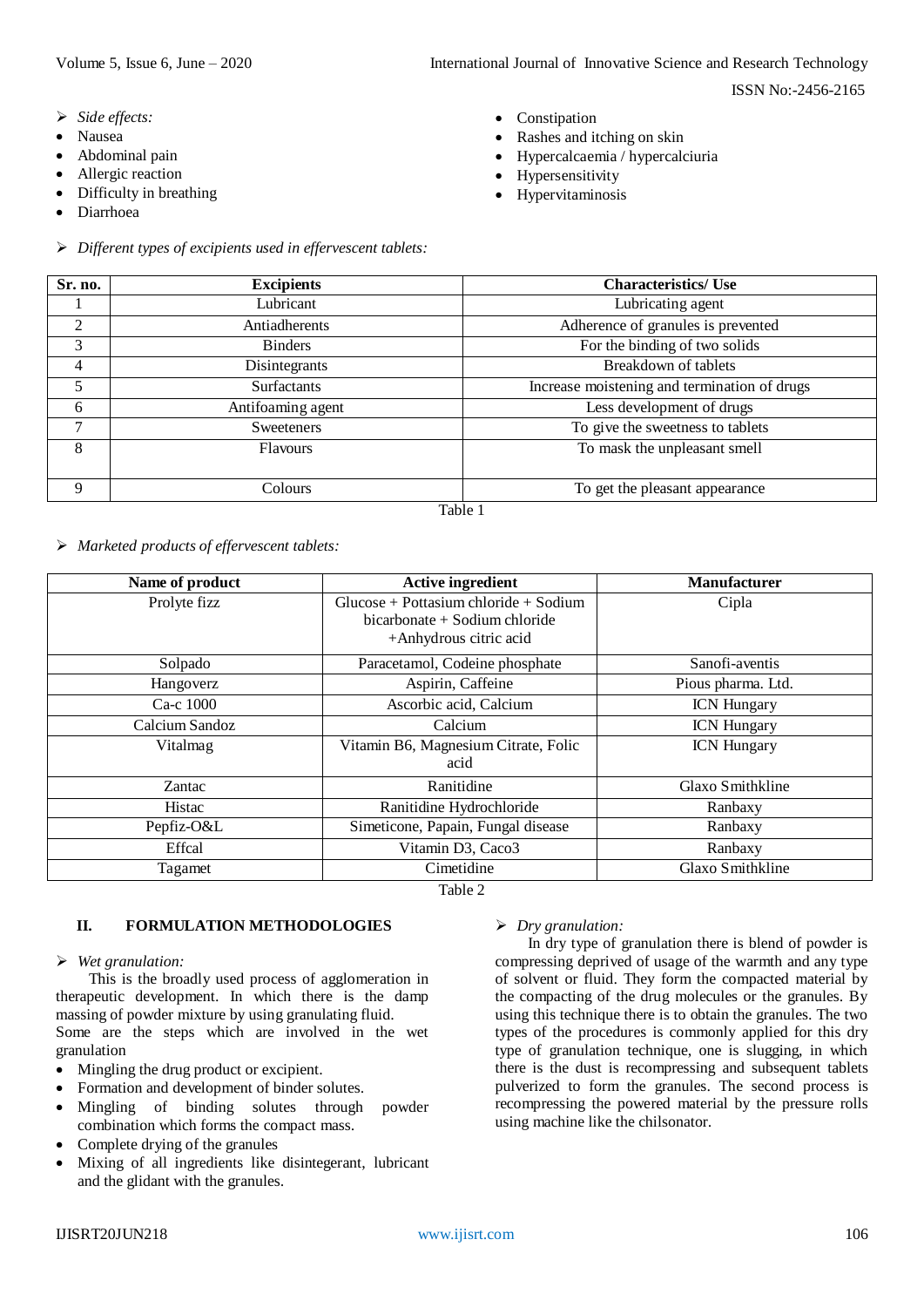ISSN No:-2456-2165

#### *Evaluation of effervescent tablets:*

#### *Precompression parameters:*

```
Angle of repose(\theta):
```
The extreme slant should be among the superficial level of heap of powder and parallel surface. Friction force of granule is also calculated by use of slant of repose. This is intended by using the formula as

 $tan \theta = H/R$ 

 $\Theta$ = tan<sup>-1</sup>(H/R)

Where,  $\theta$  is the angle of repose H is height of pile R is radius of surface of pile

Determined amount of powder was taken for the further calculation of the powder or granules. The angle of repose intended by computing the radius and tallness of powder.

| Angle of repose $(°)$ | Form of flow |
|-----------------------|--------------|
|                       | Excellent    |
| $20-30$               | Good         |
| $30-34$               | Passable     |
|                       | Very poor    |

Table 3:- Angle of repose shows the suggestion flow of powder charactristics

# *Rate of Flow:*

In the rate of flow there is the rate at which the particular amount of the powder is going to flow through the fixed diameter of the funnel. In the flow rate there is the particular amount of the drug or granules are weighed and then passed from the orifice of the funnel. We can determine the flow rate of the granules or the particles by using the next formula:

Rate of Flow = Weight of granules/ Time in seconds

# *Bulk density:*

The bulk density is manipulated by taking the ratio of weight of powder to bulk volume of powder or granules. Before that the sample was passed through the sieve no.20 consciously poured in the 100 ml of proceeded tube. The tube in which the powder is poured in it and without any shaking or tapping the volume is calculated. The bulk density is intended by using next formula as,

Bulk density = Mass of powder/ Bulk volume

# *Tapped density:*

Tapped density was manipulated by taking ratio of weight of powder to tapped volume of powder or granules. Before that the sample was passed through the sieve no.20 was consciously poured in the 100 ml of progressed cylinder. The cylinder is tapped each 2 second recesses. The cylinder is tapped as each specified intervals of the height of the 1 inch from the surface up to 100 times. Tapped density is intended by using the following formula as,

Tapped density = Weight of powder/ Tapped bulk

#### *Hausner ratio:*

The hausner ratio is determineded by ratio of the tapped density to the bulk density. The hausner ratio is the quantity that is interrelated with the flowability of a powder or the granulated material. The hausner ratio determined by using the following formula as,

Hausners ratio = Tapped density/ Bulk density

| Hausner Ratio | Type of flow         |
|---------------|----------------------|
| $1.00 - 1.11$ | Excellent flow       |
| 1.12-1.18     | Good flow/ free flow |
| 1.19-1.25     | Fair flow            |
| 1.26-1.34     | Passable flow        |
| 1.35-1.45     | Less flow            |
| 1.46-1.59     | Very less flow       |
| >1.60         | Very less flow       |

Table 4:- Hausners ratio like the indication of flow of powder and its properties

#### *Carr's Index:*

The carr's index is determined by taking ratio of bulk density is subtracted from the tapped density to the bulk density and ratio is multiplied by 100. The carr's index is also called the percentage (%) compressibility. The % compressibility of a powder there is the quantity the probable powder, stability and the bridge strong point. The % compressibility is determined by using the next formula as,

 % compressibility = Bulk density – Tapped density/ Bulk density \*100

| Carr's index $(\% )$ | Type of flow     |
|----------------------|------------------|
| $5 - 15$             | Excellent        |
| $12 - 16$            | Good             |
| 18-21                | Fair to passable |
| $23 - 35$            | Poor             |
| 33-38                | Very poor        |
| >40                  | Extremely poor   |

Table 5:- Carr's index as the indication of powder flow

#### *Evaluation parameters of effervescent tablets:*

# *Weight variation:*

Variation in weight test is carried out to determine the uniformity of different batches of tablets. In this weight variation there is the determine typical weight of tablets and then tablets weight is compared to the weight of the single tablet. This test of the variation is protecting the dose and the dosing frequency of the tablets, this will also reduce the overdosing of the tablets or any side effects. Weight dissimilarity of the tablets as per Indian pharmacopoeia (IP) as shown in the table as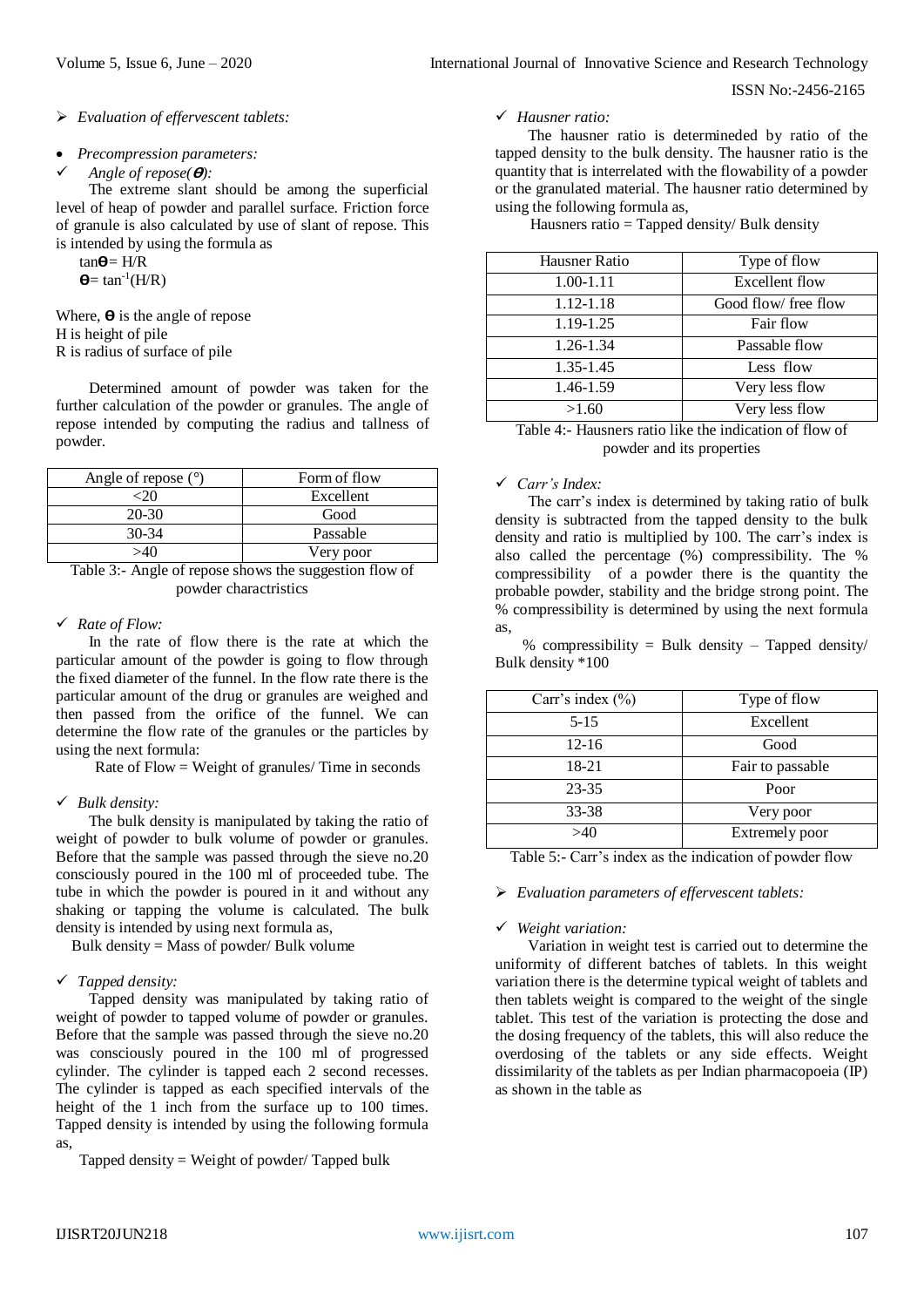#### ISSN No:-2456-2165

| IP/BP                     | Limit | USP            |  |  |
|---------------------------|-------|----------------|--|--|
| 80 mg or a smaller amount | 10%   | 130 mg or less |  |  |
| More than 80 mg or        | 7.5%  | 130 mg to 324  |  |  |
| Smaller than 250 mg       |       | mg             |  |  |
| 250 mg or additional      | 5%    | More than 324  |  |  |
|                           |       | mg             |  |  |
| Table 6                   |       |                |  |  |

# *Thickness of Tablet and diameter:*

Very essential or the very important role of the thickness and the diameter of the tablets for the obtaining the uniformity of the tablets and the specified sizes of the different types of the tablets. This width and the diameter of tablets were calculated by using instrument like the Vernier callipers.

# *Tablet hardness:*

Hardness of tablets having very essential role in the manufacturing of tablets. The hardness of tablet of each formulation calculated / measured by the Monsanto Hardness apparatus. The hardness is calculated in the units kg/cm<sup>2</sup> . Hardness of the tablets means the force which is required to break or crush the tablet by the particular amount of the compression force. The hardness of the tablets up to  $3-5$  kg/cm<sup>2</sup> measured as the pleasing for the uncoated type of tablets. Breaking condition, stability, storage condition and the transportation of the tablets all this important parameter are depends on the hardness of the tablets.

# *Friability:*

Friability of the is also plays the essential role in the tablet dosing, stability and the weight of the tablets. In the friability test there is the tablets were placed in the instrument of the pan which is made from the plastic and then this plastic chamber is going to revolved at 25 rpm and dropping the tablets at a height from the 6 inches in each revolution. The friability of the tablets is calculated by using the Roche Friabilator. In this Roche friabilator there is the abrasion of the tablets in the friabilator chamber. The weighing of the tablets before placed in the fraibilator and then placed into the plastic chamber of the friabilator to the 100 revolutions. Then there are the tablets were dusted by using a soft muslin cloth and the again reweighing the weight of the tablets. As per the USP limit is up to 0.5 to 1%. The friability is calculated by using the formula as,

Friability of tablet = Initial weight of tablet- Final weight of tablet/ Initial weight of tablet\*100

# *Measurement of effervescence time:*

The effervescence time of the tablets is calculated by using the to take the single tablet which is placed in the beaker which contains the 200ml of the purified water at  $20^{\circ}$ C  $\pm$  1<sup>o</sup>C. The time at which we get the clear solution without any particles in the solution at this time the effervescence time has finished. We took the mean of the three formulations and to take the final result of the average result.

# *Determination of effervescent solution pH:*

pH of solution is determined by using the one tablet in 200 ml of the purified water at  $20^{\circ}C \pm 1^{\circ}C$  by using the pH meter after completing the the dissolution time. Repeat the experiment 3 times for each formulation and to take the mean of the all the results.

# *Measurement of CO2 content:*

The single effervescent tablet solved in the 100 ml of 1N sulphuric acid solution and weight changes are determined after the complete dissolution process. The obtained weight difference is shown the amount of the  $CO<sub>2</sub>$ 

# *Evaluation of water content:*

To take the 10 tablets of each formulation are dried in a desiccator which contains the activated silica gel for 4 hours. The water content is of the 0.5% or less is acceptable.

# *In-vitro disintegration time:*

In process of breaking of the tablet into the smaller particles is also known as the disintegration. This time is calculated by using the disintegration apparatus as per the Indian pharmacopoeia specification. The phosphate buffer adjusted at pH 6.8 maintained at  $37^{\circ}$ C  $\pm 2^{\circ}$ C as of immersion liquid. The standard limit for the disintegration is within 3 minutes in water at  $25^{\circ}C \pm 1^{\circ}C$  as per Indian pharmacopoeia.

# *Dissolution studies:*

The release rate of the tablets is determined by using the USP dissolution testing apparatus 2. The dissolution medium is used was about 900 ml of phosphate buffer at pH 6.8which was maintained at  $37^{\circ}$ C  $\pm 0.5^{\circ}$ C. 5ml of sample was withdrawn from the sample to maintain the sink condition at after every 5 minutes interval.

# *Applications: -*

- Good stability and effortlessness of transferring.
- Alternative form for the parentrals.
- Planned drug delivery may achieve.
- It is very useful in the pulsatile drug delivery system.
- Effervescent agent concentration distresses time of floating in floating drug delivery system.
- The release of zero order can be proficient for combination low stages of blends of effervescent in the matrix form.

# **III. RESULT AND DISCUSSION**

The calcium effervescent tablet formulations show the good and faster release profile of the drug and to give the quick relief to patient from the illness. In the effervescent tablet formulation, the effervescence is evolution bubbles of gas of CO2 because of the interreaction of the base and acid. Punctual acids used in the intereaction of the effervescent tablets.